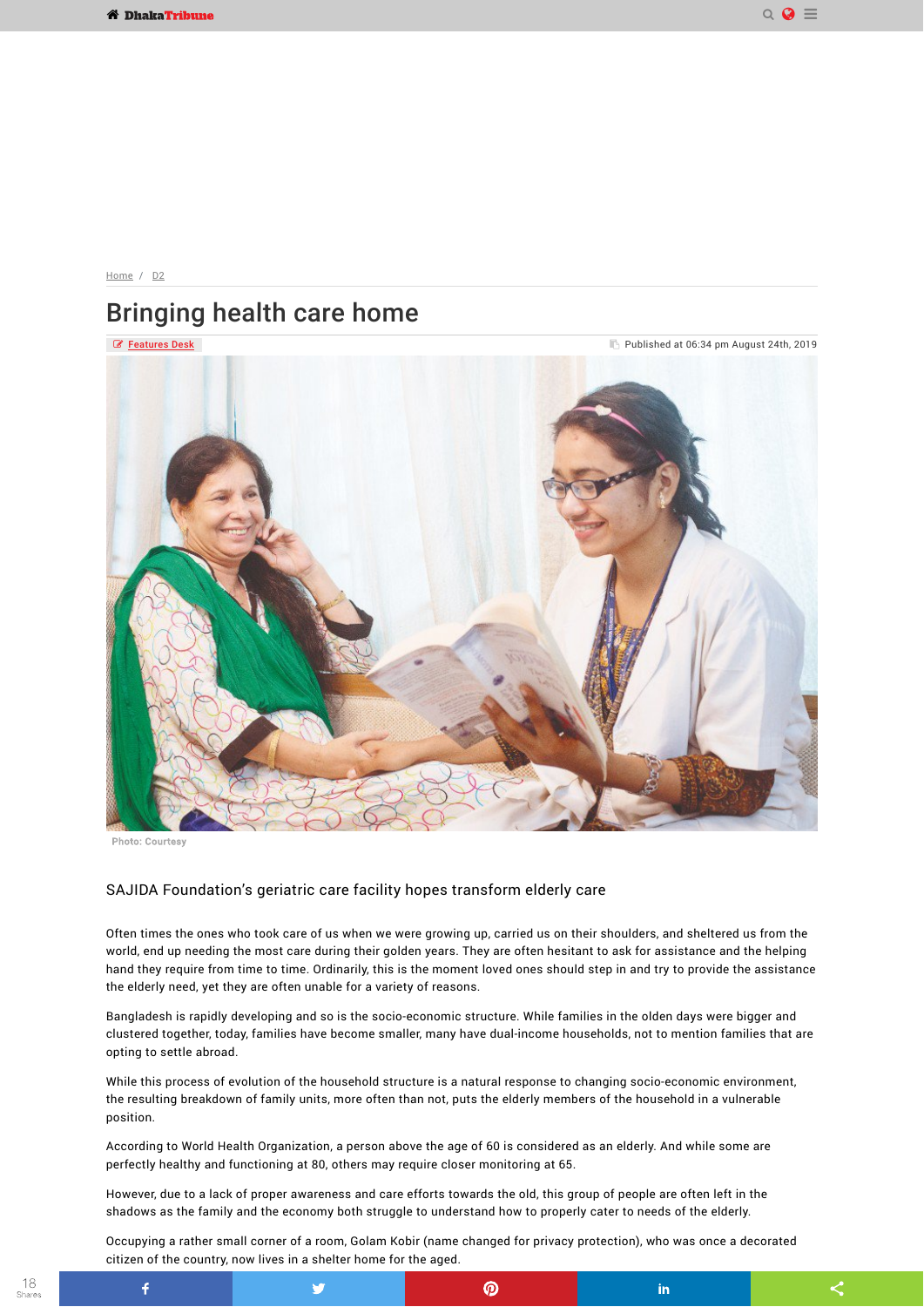"I have been living in this shelter for a couple of years now, after my son moved abroad with his wife. They couldn't take me, but I am happy for them. I get letters from my son every now and then, and very recently they sent me pictures of my grandson! Some days I miss my children, but most days I am happy," says Golam Kobir.

There are many others like Kobir, who get left behind, often for a better opportunity or a better lifestyle for their carer. It's not always done by choice, but rather for necessity. While the economy grows, so does the cost of living and the need for a better life, which often leads to both members of a household opting to work outside. In cases like these, the elderly are left behind to fend for themselves or left in the care of the help who are neither medically trained, nor fit to provide proper geriatric care.

However, efforts are becoming more visible over recent years to focus health care services on the wellbeing of the elderly. August 21 is World Senior Citizen's Day, meant as a reminder to prioritize the needs of those who have given their best years to tirelessly ensure a future for the generations that came after them.

Not only does this day help shine the light on the elders of the society, but also focuses on the growing issues that are facing this vulnerable group. There are elders who are too old for regular hospital visits, and too weak to spend hours in traffic during an emergency. Yet for the elderly, continuous care, often including medical support, is of utmost importance. The challenges surrounding the provision of continuous health care in such cases, begs the question whether continuous quality health services be brought to them at home.

Efforts of SAJIDA Foundation, a non-government organization based in Bangladesh, has proven that healthcare must be inclusive, accessible for all and can indeed be delivered to the home. 'Elder Care' is among the Foundation's many innovative and successful initiatives to ensure health, happiness and dignity for all.

Elder Care provides support to families who are unable to give adequate time and attention to their loved ones, and in their stead, provide care with compassion through trained caregivers to the elderly.

> **Australia to play [important role in](https://www.dhakatribune.com/bangladesh/foreign-affairs/2019/09/04/bangladesh-maldives-discuss-cooperation-on-maritime-issues) the contract of the contract of the contract of the contract of the contract of the contract of the contract of the contract of the contract of the contract of the contract of the contract of the contrac Rohingya repart**

Owing to SAJIDA's extensive experience in providing hospital-based services through SAJIDA Hospitals, the Foundation is able to ensure quality of care, qualified healthcare professionals and expertise as well as the required resources to provide not only basic care, but also medical care, where needed.

> **Addressing** [environmental](https://www.dhakatribune.com/tribune-supplements/tribune-climate/2019/09/04/addressing-environmental-degradation-caused-by-rohingya-influxes-in-light-of-international-environmental-law) degradation caused by

> > y

Categorized under three levels, care packages under Elder Care help cater to the different needs of the elderly. Level 1 caregivers assist clients with their day to day activities like feeding, bathing, giving clients their medication, etc. Level 2 involves certified nurses or paramedics experienced in tube feeding, IV medication, catheter care, and trained with sufficient knowledge in handling special health needs. Level 3 caregivers are skilled nurses ready to address emergencies and provide critical care to post-hospitalized patients who need help and support in getting back to normal life.

"Our program is more than just providing healthcare to the elderly; it is about providing our clients with a sense of safety and support when they are at their most vulnerable. This is because we believe that caring for the elderly is not only our responsibility as human beings, but also their right, for all they have done to make our lives better," said Taslima, a caregiver with Elder Care.

SAJIDA's Elder Care program is providing many families the opportunity to ensure in-home care for the elders – a service that has transformed lives of not only the elderly who avail the service, but for the entire family.

Although geriatric care is still an unfamiliar concept in the country, SAJIDA Foundation is working to fill a gap and providing much-needed services with the hope that with continuous efforts and proper education, the benefit will reach the vulnerable elderly people.

For more information on Elder Care or to avail Elder Care services, visit: sajidafoundation.org/programs/elder-care/



**MPs strike new blow What's in a sari? FAO support f to Boris Johnson's Brexit plan**

in

**Bangladesh to micronutrient**

**deficiencies**

**259 women workers waiting in Saudi Arabia to return home**

**20th Textech Bangladesh International Expo kicks off**

2 mor deng<sub>u</sub>

 $\boldsymbol{\le}$ 

## RELATED NEWS





| Is Bangladesh taking | <b>FAO</b> support for  |
|----------------------|-------------------------|
| charge or taking     | <b>Bangladesh to fi</b> |
| names?               | micronutrient           |

| <u>support for</u> | <b>Envoy: South Africa</b> |
|--------------------|----------------------------|
| ladesh to fight    | plans to open embassy      |
| nutrient>          | in Dhaka                   |





2 NGOs banned for backing [anti-Rohingya](https://www.dhakatribune.com/bangladesh/rohingya-crisis/2019/09/04/bangladesh-bans-two-ingos-for-financing-running-anti-repatriation-campaign-among-rohingyas) repatriation campaign

 $\bullet$  .

 $\ddot{\mathbf{f}}$ 

[Bangladesh,](https://www.dhakatribune.com/bangladesh/foreign-affairs/2019/09/04/bangladesh-maldives-discuss-cooperation-on-maritime-issues) Maldives discuss cooperation on maritime issues

 $\circledR$ 

[Bangladesh](https://www.dhakatribune.com/hashtag/bangaldesh) [Parents](https://www.dhakatribune.com/hashtag/parents) SAJIDA [Foundation](https://www.dhakatribune.com/hashtag/sajida-foundation) [Elder](https://www.dhakatribune.com/hashtag/elder-care) care

18 Shares